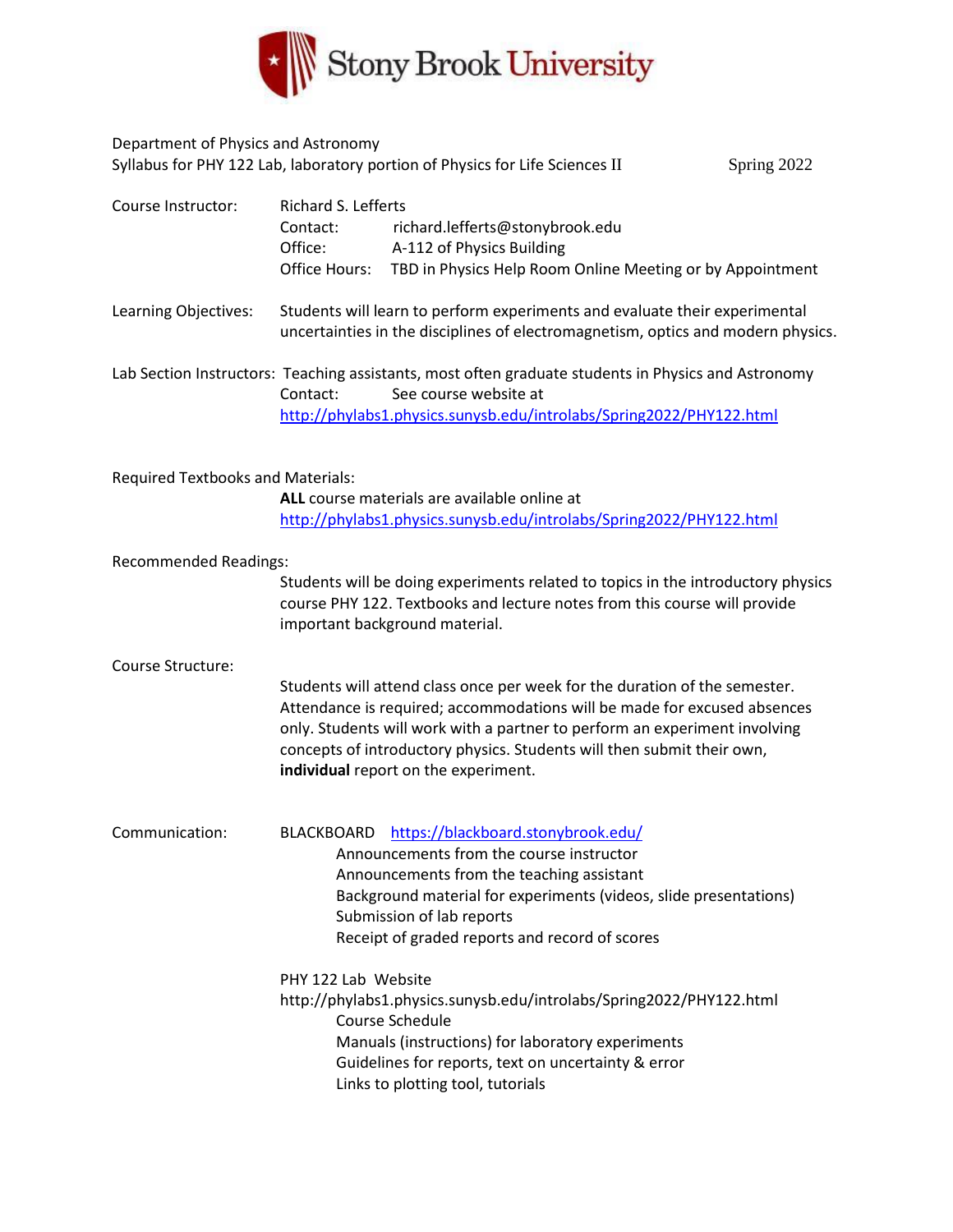

## SBU Google Apps

E-mail: This course will only use University e-mail for official business Google Sheets: This course makes extensive use of spreadsheets for data recording and analysis.

Meet, Zoom, Slack: (Possible) teaching assistant office hours

## Technical Requirements:

This course uses Blackboard for the facilitation of communications between faculty and students, submission of assignments, and posting of grades. The Blackboard course site can be accessed at<https://blackboard.stonybrook.edu/> If you are unsure of your NetID , visi[t https://it.stonybrook.edu/help/kb/finding](https://it.stonybrook.edu/help/kb/finding-your-netid-and-password)[your-netid-and-password](https://it.stonybrook.edu/help/kb/finding-your-netid-and-password) more information.

You are responsible for having a reliable computer and Internet connection throughout the term.

## Assignments and Assessment:

Students will perform 10 experiments and create a report for each lab. These reports will be graded by the graduate teaching assistants. At the end of the semester, these scores will be combined with pre-lab quizzes to create a lab score for each student. The lab course instructor will take into account variation among TA graders to treat different lab sections with a common scale. These scores are then used by the course instructor of PHY 122 to create the overall course grade.

Details on the lab report format are available on the PHY 122 website <http://phylabs1.physics.sunysb.edu/introlabs/Spring2022/PHY122.html>

Details on requirements for each specific lab report will be provided b the teaching assistant in their introduction to the experiment on lab day and via Blackboar[d https://blackboard.stonybrook.edu/](https://blackboard.stonybrook.edu/)

# Attendance and Late Work Policy:

Attendance to PHY 122 lab is mandatory. Students who miss a class for an excused reason can perform the experiment during "Make-up" days or by special arrangement with the course instructor.

Reports are typically due 1 week after the lab meeting time. Late reports are worth up to 50% credit until 24 hours past due, after which they will receive 0%.

Details on attendance, the class schedule including Make-up dates and Late Work policy are available on the course website.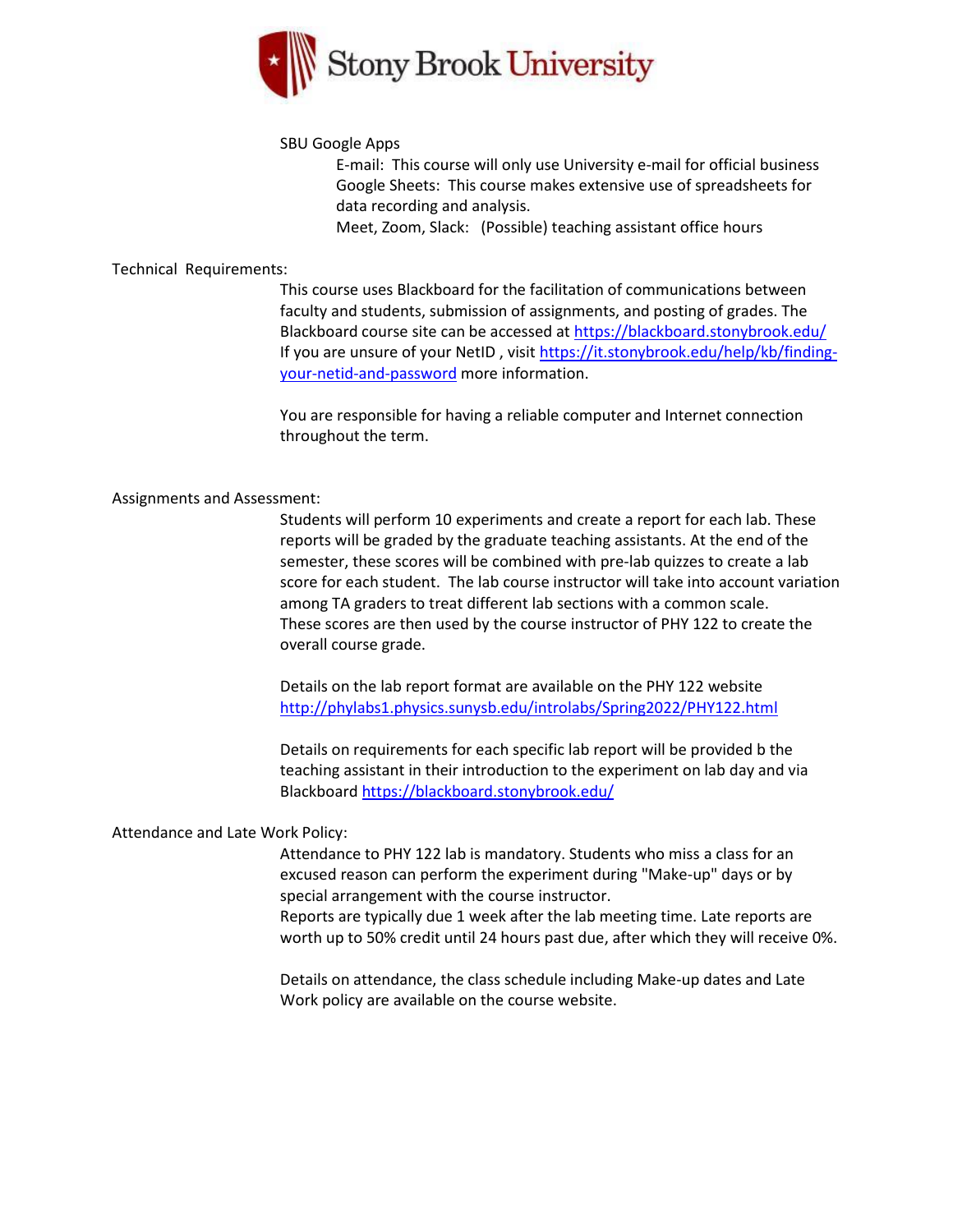

#### Course and University Policies

## Student Accessibility Support Center Statement

If you have a physical, psychological, medical or learning disability that may impact your course work, please contact Student Accessibility Support Center, ECC (Educational Communications Center) Building, Room 128, (631)632-6748. They will determine with you what accommodations, if any, are necessary and appropriate. All information and documentation is confidential. Students who require assistance during emergency evacuation are encouraged to discuss their needs with their professors and Student Accessibility Support Center. For procedures and information go to the following website: http://www.stonybrook.edu/ehs/fire/disabilities.

## Academic Integrity Statement:

Each student must pursue his or her academic goals honestly and be personally accountable for all submitted work. Representing another person's work as your own is always wrong. Faculty is required to report any suspected instances of academic dishonesty to the Academic Judiciary. Faculty in the Health Sciences Center (School of Health Technology & Management, Nursing, Social Welfare, Dental Medicine) and School of Medicine are required to follow their schoolspecific procedures. For more comprehensive information on academic integrity, including categories of academic dishonesty please refer to the academic judiciary website

[https://www.stonybrook.edu/commcms/academic\\_integrity/](https://www.stonybrook.edu/commcms/academic_integrity/)

Important Note: Any form of academic dishonesty, including cheating and plagiarism, will be reported to the Academic Judiciary.

#### Critical Incident Management:

Stony Brook University expects students to respect the rights, privileges, and property of other people. Faculty are required to report to the Office of Student Conduct and Community Standards any disruptive behavior that interrupts their ability to teach, compromises the safety of the learning environment, or inhibits students' ability to learn. Until/unless the [latest COVID guidance](https://r20.rs6.net/tn.jsp?f=001OnQcHr9tWpezd0Z1V12uij9JXzLfrfZtklNDhN_xgfNyT1mkOADleeDjUdOgt_wcXlEV3OeMDjIiCDb8gPwO7Xj9Fxgb0xQNp9VxYfK4maFQRSQstetWcjpteXwQko5OM-MczeE4Z_PkpMRkyRqqxE7jp-_0Qr79DQB74OjA4RnLy5YQOxdNvz_KyjDP3yS1c4XzD-MCoj8=&c=jUWzXLEc3rdUz7IHNOscY_ch4dC-PyV9cRoo0c5kT01T6wndQTUgmg==&ch=bcAzc5cQpnp6BErqW_U_iX_hoQC4IE22LcmI287RET3qn3yi42PjEg==) is explicitly amended by SBU, during Spring 2022 "disruptive behavior" will include refusal to wear a mask during classes.

Further information about most academic matters can be found in the Undergraduate Bulletin, the Undergraduate Class Schedule, and the Faculty-Employee Handbook.